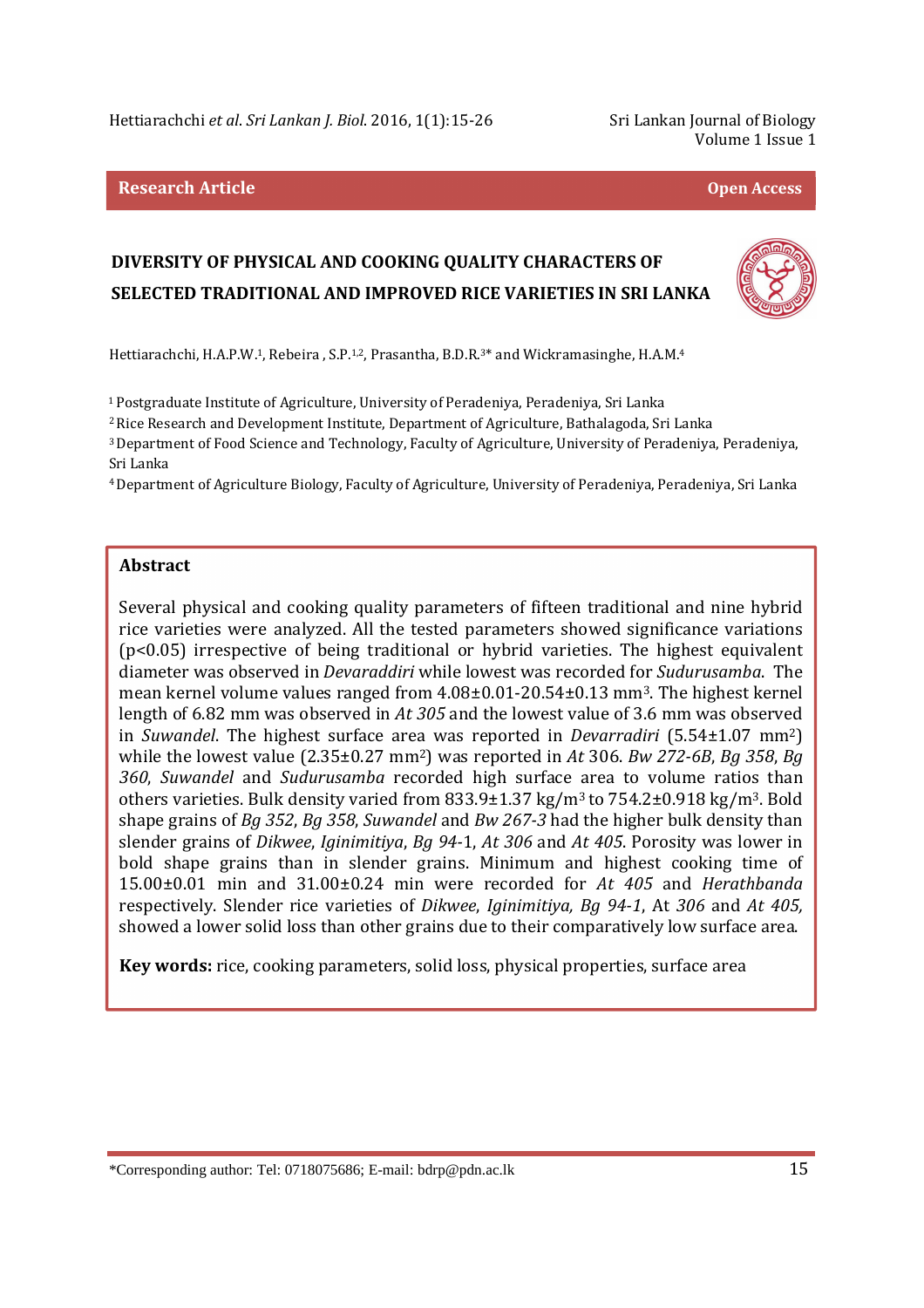# **1. Introduction**

Rice (*Oryza sativa* L*.*) is the staple food crop in world which accounts for 21%, 14% and 21% of the global energy, protein and fat supply, respectively (Kennedy and Burlingame, 2003). It is widely cultivated throughout the world and has become the second most important cereal in the world after wheat in terms of cultivation (Jones, 1995). Rice occupied 989,950 ha of the total cultivated area in Sri Lanka, of which 305,314 ha were cultivated in *Yala* season and 684,636 ha in *Maha* season (Abesekara *et al.*, 2008). About 0.88 million farmer families are engaged in paddy cultivation and in they produced 3.9 million MT (*Yala* season; 1,128,984 MT and *Maha* season; 2,716,961 MT) of paddy annually which fulfills the total domestic requirement (Hafeel *et al.*, 2011). The per capita consumption of rice fluctuates around 114 kg per year depending on the price of rice, bread and wheat flour (Prasantha *et al.,* 2014). At present cultivation of traditional rice varieties has become more popular due to consumer preference due to their high nutrient value and other functional properties of the rice grain. More than 400 different traditional ice varieties are growing in the country. These varieties are highly diversified among each other with respect to unique nutrient, cooking and eating characteristics (Abesekara *et al.,* 2008).

Rice grain quality is mainly defined by their physical, milling, cooking and eating qualities as well as nutritional quality. Physical and engineering properties of rice grain are important in handling, planting, harvesting, threshing, cleaning, sorting and drying (Irtawange, 2000) and

also storage and grain machineries. Principal axial dimensions of rough rice are useful in selecting sieve separators and in calculating power consumption during the rice milling process. Furthermore physical properties of rice grain can also be used to calculate the surface area and volume of kernels which are important for modeling of drying, aeration, heating and cooling of paddy.

Among many quality parameters of rice, cooking and eating qualities are the most important. Consumer preference mainly depends on its cooking and processing quality, which can be measured in terms of water uptake ratio, grain elongation during cooking, solid loss during cooking and cooking time (Bhattacharya and Snowbhagya, 1971). During cooking, water uptake and swelling of the rice granules occur due to water diffusive process (Oko *et al*., 2012). When water is at sufficiently high temperature  $(\sim 95 \text{ °C})$ , the starch undergoes a gelatinization process (Juliano, 1971). The gelatinization temperature, gel consistency and amylose content directly related to cooking and eating qualities (Little *et al*., 1958), which are mainly governed by the genotype as well as the environment. The environmental conditions that affect the cooking and eating qualities of rice changes in the day temperature, day length and genotypeenvironment interaction (Jianrong *et al.,*  2005).

Only few studies have been carried out on the physical and cooking quality characteristics of traditional rice varieties in Sri Lanka (Abesekara *et al*., 2008; Wickramasinghe and Noda, 2008). Nevertheless, local germplasm has not yet been fully evaluated for their physical, engineering and cooking qualities.

<sup>\*</sup>Corresponding author: Tel: 0718075686; E-mail: bdrp@pdn.ac.lk 16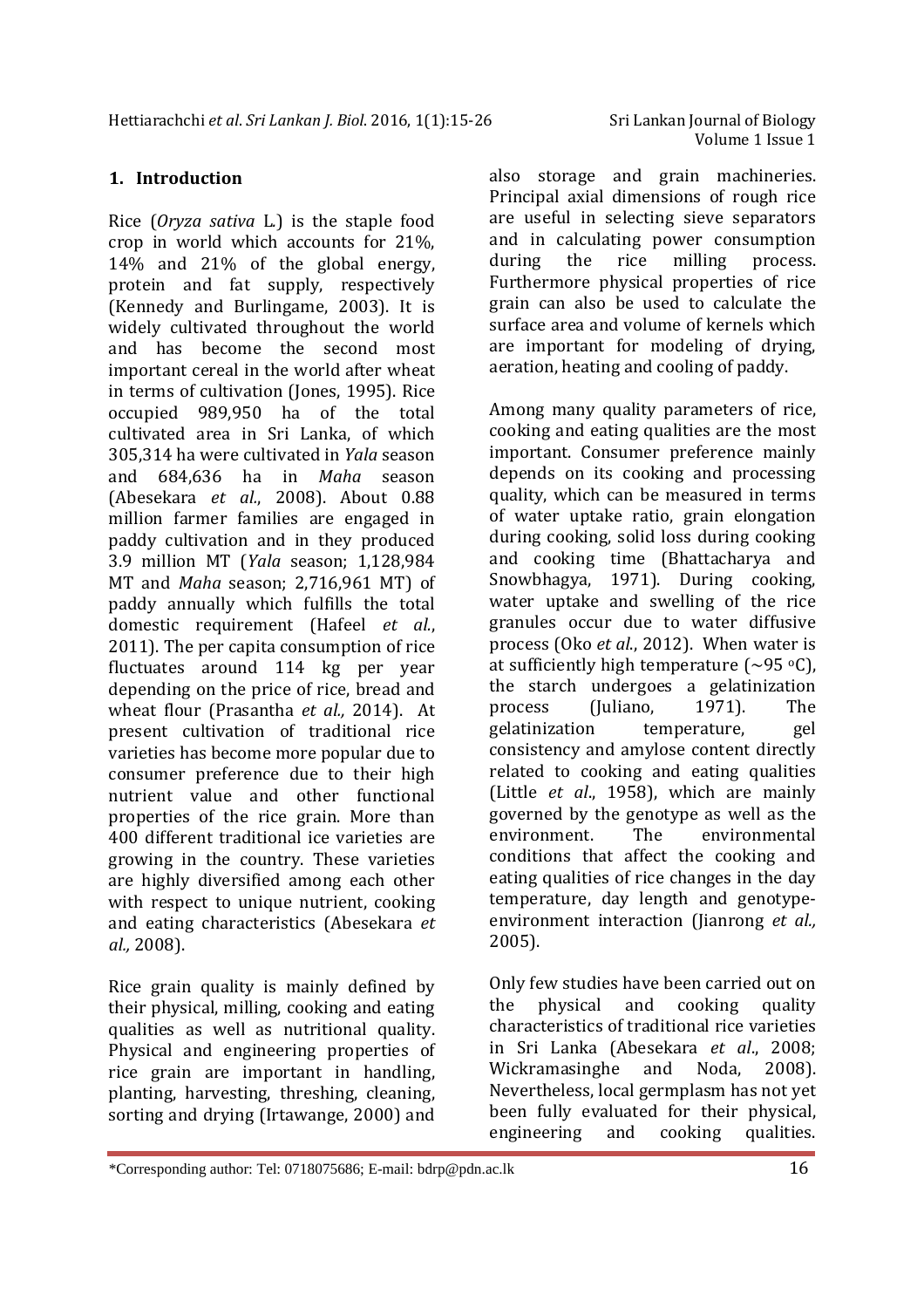Differences in grain properties can result in a significant variation in the processing characteristics of the grain. Proposed study was carried out to evaluate the diversity of the physical and cooking qualities of rice grain of selected traditional and elite varieties important information for future rice breeding programs and designing of handling, processing, and packaging machinery for rice production.

## **2. Material and Methods**

#### *2.1 Rice grains*

Fifteen traditional and nine hybrid rice varieties (Table 1) were grown at the Rice Research and Development Institute, Bathalagoda in *Yala* season 2013/2014 under similar management practices. Seeds were collected at the harvest maturity and shade dried up to 12-14% (dry basis) of moisture content. Seed samples of 150 g were dehulled (Satake THU 358, Japan) and polished to a level of 8±2% of bran removal (Satake THO 50, Japan) from the total weight.

## *2.2 Physical properties of rice*

Length  $(L)$ , thickness  $(T)$  and width  $(W)$ of the milled rice kernels were measured using a micrometer. The measurements were taken from randomly selected 10 gains from each variety in triplicate. Size and shape was classified according to the method described by Cruz and Kush (2000). The equivalent diameter  $(D_p)$ considering a prolate spheroid shape for a rough rice grain was calculated using equation 1 (Mohsenin, 1986).

$$
D_e = \left(L\,\frac{(W+T)^2}{4}\right)^{1/3} \qquad (1)
$$

Volume 1 Issue 1

Whereas;

L= Grain length (mm)

 $T = Thickness$  (mm)

 $W = width (mm)$ 

Grain volume (V) and surface area (S) of brown rice were calculated using equations 2 and 3 (Varnamkhasti *et al*., 2008).

$$
V = 0.25 \left[ \left( \frac{\pi}{6} \right) L (W + T)^2 \right] \tag{2}
$$

$$
S = \frac{\pi BL}{(2L - B)}\tag{3}
$$

Sphericity  $(\emptyset)$  which is the ratio of surface area of a sphere having the same volume as grain to the surface area was determined using in equation 4 (Mohsenin, 1986).

$$
\emptyset = \frac{(LWT)^{\frac{1}{3}}}{L} \times 100\tag{4}
$$

In order to determine kernel weights 100 grains sample selected randomly from each cultivar and the samples were weighed separately (Vidal *et al*., 2007). The average 100 kernel weight was obtained from five replicates. Sample of weighed rice grains were filled into a graduated measuring cylinder and the volume occupied were recorded to determine the bulk density (g/ml). True grain density was also measured using kerosene displaced method (Singh *et al.,* 2005). Porosity (%) was calculated using the equation 5 (Mir *et al.,* 2013).

<sup>\*</sup>Corresponding author: Tel: 0718075686; E-mail: bdrp@pdn.ac.lk 17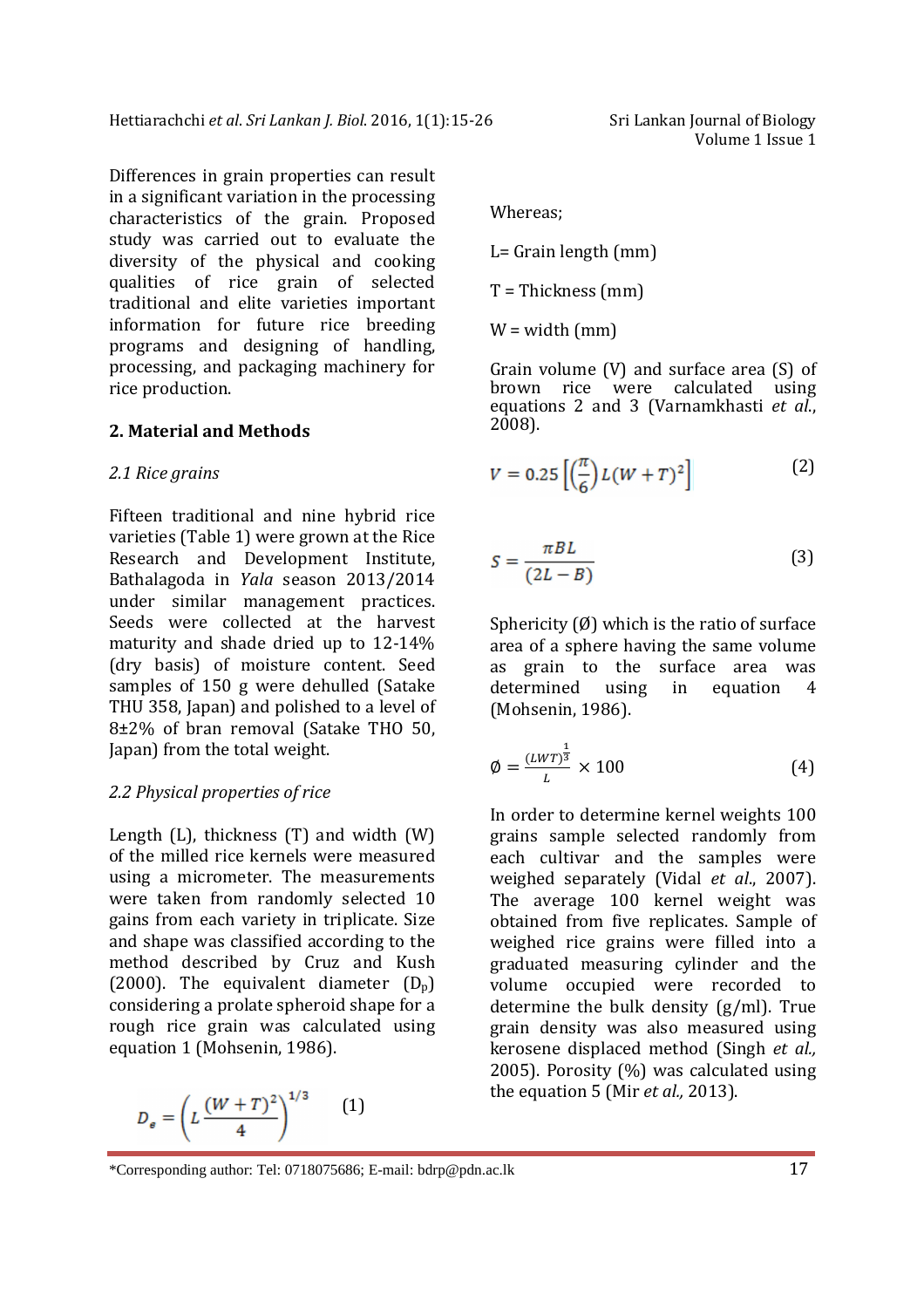Porosity (%) = 1- (Bulk density / True density)  $\times$  100 (5)

## *2.3 Cooking properties of rice*

Cooking properties of the rice samples were determined using standard procedures (Batcher *et al*., 1956; Singh *et al*., 2003 and 2005). About of 2 g of rice sample was cooked in 20 ml of distilled water using a boiling water bath. The minimum time required to cook was estimated by removing few cooked kernels at regular intervals. Few kernels were pressed between two glass slides until no white core was noticed. The time taken to disappear the white core was considered as the minimum time of cooking. The gruel that obtained during the cooking was transferred into a 50 ml beaker and was evaporated in an oven at 110 °C. The solid obtained after drying were weighed and the percentage of the gruel solid loss was calculated. The rest of the cooked samples was weighed  $(\pm 0.1)$ mg) and the water uptake ratio which was the ratio for final cooked weight to uncooked rice weight was calculated (Singh *et al.,* 2003 and 2005). Length of 10 randomly selected cooked rice kernels were measured and was divided by the length of uncooked rice to determine the grain elongation percentage.

# *2.4 Data analysis*

Data obtained were subjected to one-way analysis of variance (ANOVA) followed by Duncan's New Multiple Range Test (DNMRT) to determine the statistical differences among varieties at a significance level of *p*≤0.05. Statistical analysis was done using SAS software package version 6.1 (SAS, 1990).

## **3. Results**

# *3.1 Physical properties of rice*

Grain physical dimensions among the selected rice varieties (Table 1) varied with respect to the grain size and shape classes. The highest kernel length of 6.82 mm was observed in *At 305* and the lowest length of 3.6 mm was observed in *Suwandel*. Kernel length of many varieties varied from 5 mm to 6 mm while kernel width varied from 2.00 to 2.50 mm. Based on the L of kernels, all selected traditional rice varieties were fallen either into short (≤5.50 mm) or medium (5.51-6.60 mm) grain size classes (Dela Cruz and Khush, 2000). But, there was no any medium size (L=5.51-6.6) rice variety was found in the tested hybrid rice varieties. Varieties *At 306, At 405, Bg 94-1*, *Dikwee* and *Inginimitiya* showed a L:W ratio >3 indicating that these grains are slender in grain shape. According to the grain size class, *Dikwee* and *Inginimitiya* varieties could be categorized into "medium" grain size where *At 306, At 405* and *Bg 94-1* were categorized as "long" grain size class. Therefore long-slender grains of *At 306, At 405* and *Bg 94-1* can be identified as basmati type rice. Out of 24 rice varieties, there were 5 bold, 5 slender and 14 medium grain shapes were observed. Most of the tested traditional rice varieties belong to medium grain shape category except *Suwandel*, *Dikwee* and *Inginimitiya* (Table 1). Significant differences (*p*<0.05) were observed in the equivalent diameter among the tested rice varieties (Table 2). The highest equivalent diameter of 3.36±0.17 mm was observed in *Devaraddiri* while lowest value of 1.98±0.01 mm was in *Sudurusamba.*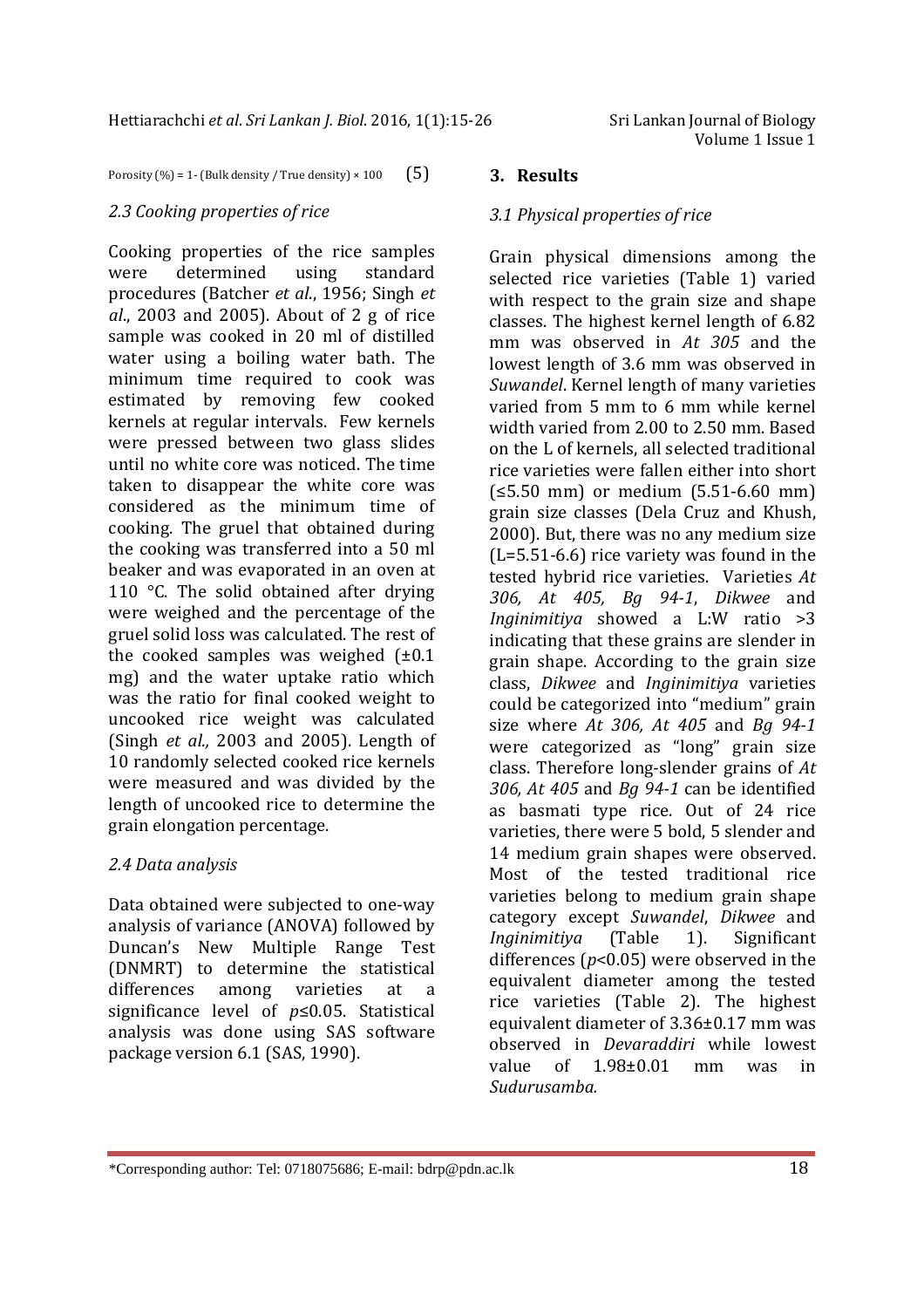| Rice variety                 | Length          | Grain  | Width              | L/W   | Grain       | Colour | 100 grain       |
|------------------------------|-----------------|--------|--------------------|-------|-------------|--------|-----------------|
|                              | (Lmm)           | size   | $(W \, \text{mm})$ | ratio | shape       |        | weight $(g)$    |
|                              |                 | class  |                    |       |             |        |                 |
| <b>Traditional varieties</b> |                 |        |                    |       |             |        |                 |
| Suwandel                     | 3.69±0.04       | Short  | $1.80 \pm 0.02$    | 2.05  | Bold        | White  | $1.03 \pm 0.01$ |
| <b>Dikwee</b>                | $5.51 \pm 0.02$ | Medium | $1.74 \pm 0.01$    | 3.17  | Slender     | Red    | $1.58 \pm 0.03$ |
| Mawee                        | $5.64 \pm 0.06$ | Medium | $2.14 \pm 0.02$    | 2.64  | Medium      | Red    | $2.20 \pm 0.00$ |
| Suduheeneti                  | $5.98 \pm 0.01$ | Medium | $2.14 \pm 0.01$    | 2.79  | Medium      | Red    | $2.21 \pm 0.01$ |
| Pachchaperuml                | $5.22 \pm 0.01$ | Short  | $2.34 \pm 0.01$    | 2.23  | Medium      | Red    | $2.19 \pm 0.01$ |
| Herathbanda                  | $5.47 \pm 0.01$ | Short  | $2.27 \pm 0.01$    | 2.41  | Medium      | Red    | $2.69 \pm 0.03$ |
| Pokkali                      | $5.60 \pm 0.05$ | Medium | $2.22 \pm 0.01$    | 2.52  | Medium      | Red    | $2.04 \pm 0.03$ |
| Sulai                        | $5.31 \pm 0.01$ | Short  | 2.29±0.01          | 2.32  | Medium      | Red    | $2.41 \pm 0.01$ |
| Sudurusamba                  | $3.90 \pm 0.01$ | Short  | $1.48 \pm 0.01$    | 2.64  | Medium      | White  | $0.83 \pm 0.02$ |
| Kaluheeneti                  | $5.15 \pm 0.05$ | Short  | $2.27 \pm 0.02$    | 2.41  | Medium      | Red    | $1.75 \pm 0.01$ |
| Wannidahanala                | $5.41 \pm 0.01$ | Short  | 2.29±0.01          | 2.36  | Medium      | Red    | $2.11 \pm 0.01$ |
| Dular                        | $5.38 \pm 0.05$ | Short  | $2.12 \pm 0.02$    | 2.54  | Medium      | White  | $1.89 \pm 0.01$ |
| Inginimitiya                 | $5.78 \pm 0.02$ | Medium | $1.7 + 0.10$       | 3.40  | Slender     | White  | $1.48 \pm 0.01$ |
| Kahatawee                    | $5.63 \pm 0.01$ | Medium | $2.34 \pm 0.01$    | 2.41  | Medium      | Red    | $2.39 \pm 0.01$ |
| Dewaraddiri                  | $5.45 \pm 0.02$ | Short  | $2.58 \pm 0.14$    | 2.11  | Medium      | Red    | $2.37 \pm 0.03$ |
|                              |                 |        |                    |       |             |        |                 |
| Hybrid varieties             |                 |        |                    |       |             |        |                 |
| Bg 360                       | $4.04 \pm 0.2$  | Short  | $1.70 \pm 0.01$    | 1.74  | Bold        | White  | $1.08 \pm 0.03$ |
| Bg 352                       | $5.30 \pm 0.01$ | Short  | $2.31 \pm 0.01$    | 2.28  | Medium      | White  | $2.20 \pm 0.02$ |
| Bg 94-1                      | $6.19 \pm 0.02$ | Long   | $1.90 \pm 0.01$    | 3.24  | Slender     | White  | $2.25 \pm 0.01$ |
| Bg 366                       | $5.30 \pm 0.04$ | Short  | $2.21 \pm 0.02$    | 2.39  | Medium      | White  | $2.02 \pm 0.01$ |
| Bg 358                       | $3.88 \pm 0.03$ | Short  | $2.01 \pm 0.05$    | 1.93  | Bold        | White  | $1.33 \pm 0.01$ |
| Bw 267-3                     | 3.97±0.01       | Short  | $2.06 \pm 0.01$    | 1.92  | <b>Bold</b> | White  | $1.68 \pm 0.01$ |
| Bw 272-6B                    | $3.97 \pm 0.03$ | Short  | $2.06 \pm 0.01$    | 1.92  | Bold        | White  | $1.31 \pm 0.01$ |
| At 306                       | $6.82 \pm 0.03$ | Long   | $1.63 \pm 0.20$    | 4.18  | Slender     | White  | $1.99 \pm 0.01$ |
| At 405                       | $6.53 \pm 0.05$ | Long   | $1.61 \pm 0.01$    | 4.05  | Slender     | White  | $1.96 \pm 0.01$ |

The kernel volume and surface area showed significant differences ( $p$ <0.05) among the rice cultivars. The mean kernel volume ranged from  $4.08\pm0.01$  m<sup>3</sup> in *Sudurusamba* to 20.54±0.13 m3 in *Dewaraddiri*. The highest surface area was reported in *Dewaraddiri* as 5.54±1.07

mm2 and the lowest value was reported in *At 306*. Rice varieties *Bw 272-6B*, *Bg 358*, *Bg 360*, *Suwandel* and *Sudurusamba*  recorded more than >50 surface area to volume ratio (Table 2). Except *Sudurusamba* other others varieties were categorized as "bold" grain shape (Table

```
*Corresponding author: Tel: 0718075686; E-mail: bdrp@pdn.ac.lk 19
```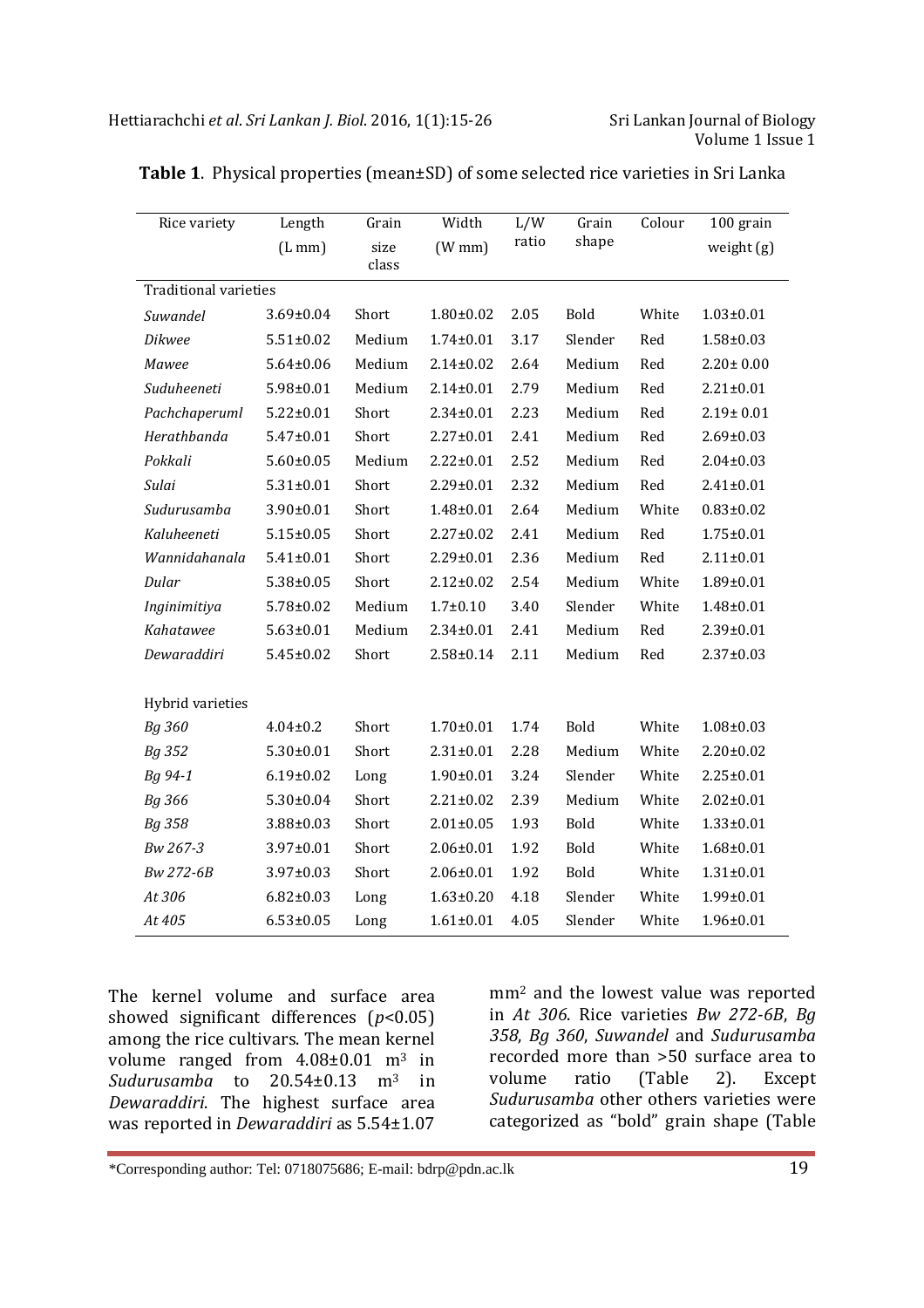1). The sphericity values of the tested rice varieties were in the range of 33.7- 64%. Significant differences (p<0.05)

were also observed among the sphericity values of tested rice varieties (Table 2).

| <b>Table 2.</b> Variation of equivalent diameter, surface area, volume and sphericity of the tested |  |  |  |  |  |
|-----------------------------------------------------------------------------------------------------|--|--|--|--|--|
| rice varieties.                                                                                     |  |  |  |  |  |

| Rice variety                 | Equalant                      | Volume                        | Surface area                  | SA:V  | Sphericity (%)                   |  |
|------------------------------|-------------------------------|-------------------------------|-------------------------------|-------|----------------------------------|--|
|                              | diameter<br>(mm)              | $(V \, \text{mm}^3)$          | $(SA \, mm^2)$                | ratio |                                  |  |
| <b>Traditional varieties</b> |                               |                               |                               |       |                                  |  |
| Suwandel                     | $2.24 \pm 0.02$ <sup>H*</sup> | $5.92 \pm 0.12$ GHI           | $3.47 \pm 0.06$ F             | 58.61 | $58.71 \pm 0.6$                  |  |
| <b>Dikwee</b>                | $2.35 \pm 0.01$ GH            | $6.88 \pm 0.15$ <sup>G</sup>  | $2.77 \pm 0.06^{BC}$          | 40.26 | 42.64±0.03K                      |  |
| <b>Mawee</b>                 | $2.96 \pm 0.01^{BDC}$         | 13.59±0.22 <sup>B</sup>       | 3.99±0.04                     | 29.36 | $50.00 \pm 0.03$ <sup>H</sup>    |  |
| Suduheeneti                  | $2.90 \pm 0.01$ <sup>B</sup>  | 12.91±0.1 <sup>B</sup>        | $3.82 \pm 0.04$ <sup>BC</sup> | 29.60 | 48.53±0.14 <sup>c</sup>          |  |
| Pachchaperumal               | $2.95 \pm 0.01$ <sup>B</sup>  | 13.53±0.06 <sup>B</sup>       | $4.23 \pm 0.03$ DE            | 31.26 | 53.73±0.01FG                     |  |
| Herathbanda                  | $2.98 \pm 0.01$ <sup>BI</sup> | 13.88±0.2 <sup>B</sup>        | $4.35 \pm 0.03$ CD            | 31.34 | 55.01± $0.1$ <sup>F</sup>        |  |
| Pokkali                      | $2.93 \pm 0.01$ <sup>B</sup>  | 13.23±0.14 <sup>B</sup>       | $4.16 \pm 0.05$               | 31.44 | $53.08{\pm}0.4^{\text{\tiny B}}$ |  |
| Sulai                        | $2.90 \pm 0.01$ CD            | 12.83±0.11 <sup>c</sup>       | $4.41 \pm 0.04$ <sup>E</sup>  | 34.37 | 57.36±0.2 <sup>G</sup>           |  |
| Sudurusamba                  | $1.98 \pm 0.01$               | $4.08 \pm 0.03$ <sup>I</sup>  | $2.94 \pm 0.02$ <sup>BC</sup> | 72.05 | 55.90±0.17E                      |  |
| Kaluheeneti                  | $2.79 \pm 0.07$ CD            | 11.50±0.8C                    | $3.85 \pm 0.40$ <sup>BC</sup> | 33.48 | $51.24 \pm 1.7$ <sup>H</sup>     |  |
| Wannidahanala                | $2.92 \pm 0.01$ CD            | $13.21 \pm 0.1$ CD            | $4.20 \pm 0.03$ <sup>IJ</sup> | 31.80 | 53.81±0.15FG                     |  |
| Dular                        | $2.46 \pm 0.06^{HG}$          | $7.92 \pm 0.63$ GH            | $2.96 \pm 0.29$ HG            | 37.37 | 44.30±0.07M                      |  |
| Iginimitiya                  | $2.37 \pm 0.01$ GH            | $7.00 \pm 0.08$ GH            | $2.74 \pm 0.03$ <sup>BC</sup> | 39.14 | 40.98±0.12L                      |  |
| Kahatawee                    | $3.04 \pm 0.01$ <sup>B</sup>  | 14.85± 0.08 <sup>B</sup>      | $4.36 \pm 0.02$ <sup>B</sup>  | 29.36 | 53.66±0.1G                       |  |
| Dewaraddiri                  | $3.36 \pm 0.17$ <sup>A</sup>  | 20.54±4.0 <sup>A</sup>        | $5.54 \pm 1.07$ <sup>E</sup>  | 26.97 | 62.15±2.62 <sup>1</sup>          |  |
|                              |                               |                               |                               |       |                                  |  |
| Hybrid varieties             |                               |                               |                               |       |                                  |  |
| Bg 360                       | $2.17 \pm 0.01$ <sup>II</sup> | $5.37 \pm 0.05$ <sup>HI</sup> | $3.14 \pm 0.03$ <sup>E</sup>  | 58.47 | 54.18±0.24 <sup>c</sup>          |  |
| Bg 352                       | $2.93 \pm 0.01$ <sup>B</sup>  | $13.50 \pm 0.1$ <sup>B</sup>  | $4.37 \pm 0.04$ <sup>BC</sup> | 32.37 | 55.73±0.15                       |  |
| Bg 94-1                      | $2.74 \pm 0.01$ <sup>D</sup>  | 10.87±0.12ED                  | $3.37 \pm 0.36$ <sup>B</sup>  | 31.00 | 44.35±0.55A                      |  |
| Bg 366                       | $2.87 \pm 0.17^{BDC}$         | 12.47±0.22 <sup>B</sup>       | $4.11 \pm 0.04$ <sup>B</sup>  | 33.00 | $53.67 \pm 0.2$ FG               |  |
| Bg 358                       | $2.32 \pm 0.02$ <sup>H</sup>  | $6.61 \pm 0.2$ GHI            | $3.64 \pm 0.15$ <sup>I</sup>  | 55.07 | 59.39±0.8 <sup>E</sup>           |  |
| Bw 267-3                     | $2.68 \pm 0.08$ <sup>E</sup>  | $10.18 \pm 0.01$ EF           | $3.66 \pm 0.03$               | 36.00 | $50.67 \pm 0.14$ FG              |  |
| Bw 272-6B                    | $2.52 \pm 0.01$ <sup>I</sup>  | $8.39 \pm 0.1$ FG             | $4.25 \pm 0.07$ <sup>II</sup> | 50.66 | 63.98±0.55N                      |  |
| At 306                       | $2.34 \pm 0.01$ <sup>H</sup>  | $6.86 \pm 0.1$ GHI            | $2.35 \pm 0.27$ <sup>H</sup>  | 34.26 | 33.71±0.2 <sup>H</sup>           |  |
| At 405                       | $2.51 \pm 0.01$ GF            | $8.28 \pm 0.01$ FG            | $2.73 \pm 0.03$ <sup>B</sup>  | 33.00 | 37.64±0.3 <sup>H</sup>           |  |

\*Mean ( $\pm$ SD) followed by the same superscript letter in each columns are not significantly different (p>0.05).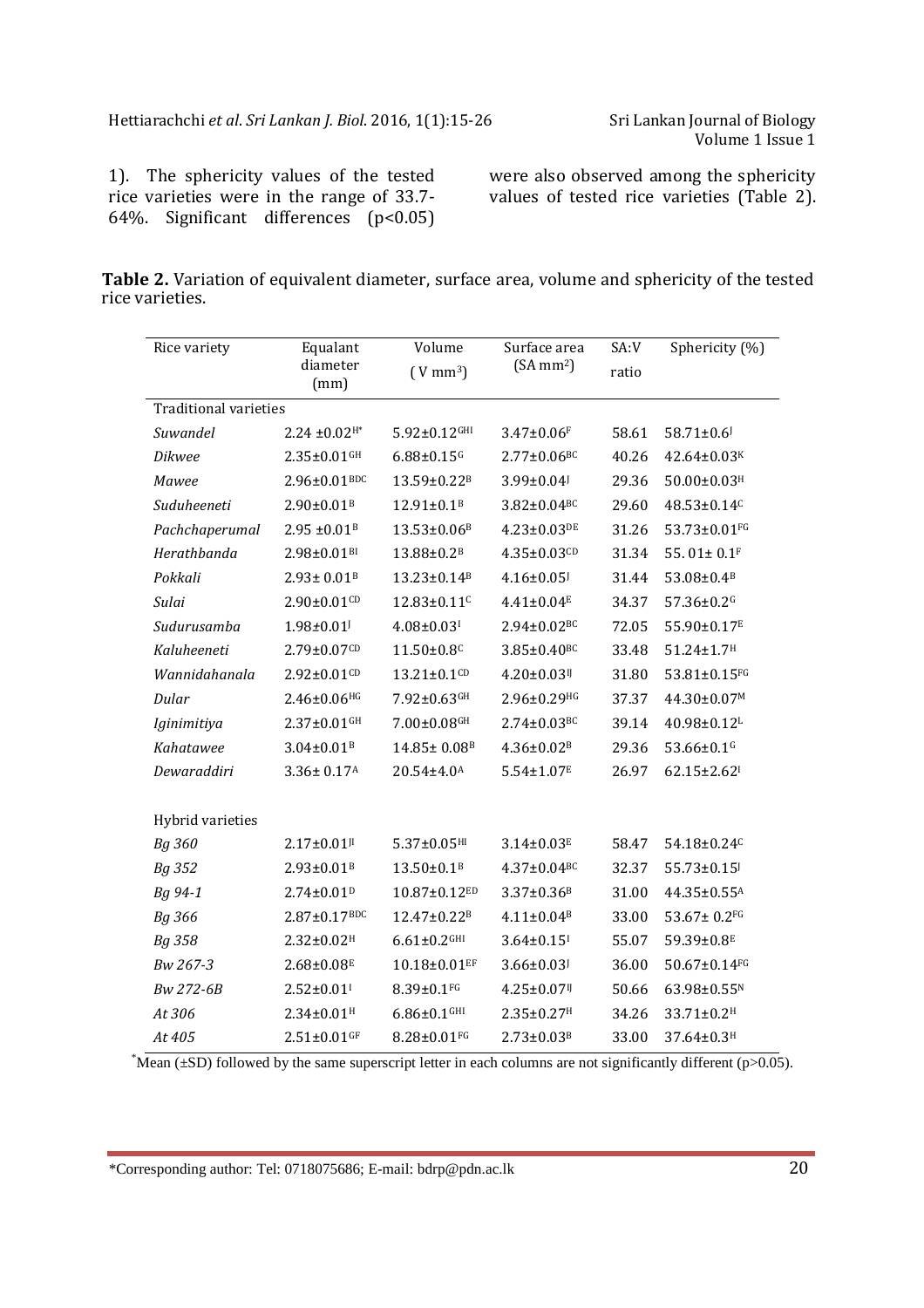The Figure 1 shows the variation of true density, bulk density and porosity values among the selected rice varieties. Bulk density was ranged from 833.9±1.37 kg/m<sup>3</sup> to  $754.2\pm0.918$  kg/m<sup>3</sup>. The highest bulk density of  $833.9 \pm 1.37$  kg/m<sup>3</sup> was observed in the variety *Bg 360* and followed by the other bold shape rice

Volume 1 Issue 1

varieties of *Suwandel, Bg 358, Bw 267-3*  and *Bw 272-6B.* However, slender varieties such as *Dikwee, Iginimitiya, At 405*, *At 306* and *Bg 94-1* had the low bulk density values. Variety *At 405* had the lowest bulk density value of 754.2±0.918  $kg/m<sup>3</sup>$ .



**Figure 1.** Variation of true density, bulk density and porosity among tested traditional and improved rice varieties. Vertical lines indicate the mean ±SD.

According to the grain dimensions, all traditional rice varieties fitted to the grain shape of medium or bold category except *Dikwee* and *Inginimitiya* which had the mean bulk density value of 801.44±8.72 kg/m<sup>3</sup>. True density showed least variation among the varieties, ranging from  $1220.00\pm36.45$  kg/m<sup>3</sup> to 1428.57 $\pm$ 38.78 kg/m<sup>3</sup> with an average of 1321 $\pm$ 39.01 kg/m<sup>3</sup>. Grain porosity values ranged from 33.67±1.88% to 47.2±3.0%. The highest value for porosity was recorded for *At 405* followed by *Inginimitiya*, *Dikwee, Bg 94-1* and *At 306*.

In contrast to bulk density, higher porosity values were observed for slender rice varieties while lower values were observed for bold shape varieties.

#### *3.2 Cooking properties of rice*

Table 3 shows the variation of cooking characteristic data among the tested rice varieties. A significant difference (p<0.05) was observed for minimum cooking time among the selected rice varieties. Minimum and highest cooking times of 15.00±0.01 min and 31.00±0.24 min were recorded for *At 405* and *Herathbanda* respectively. Solid loss was ranged from

<sup>\*</sup>Corresponding author: Tel: 0718075686; E-mail: bdrp@pdn.ac.lk 21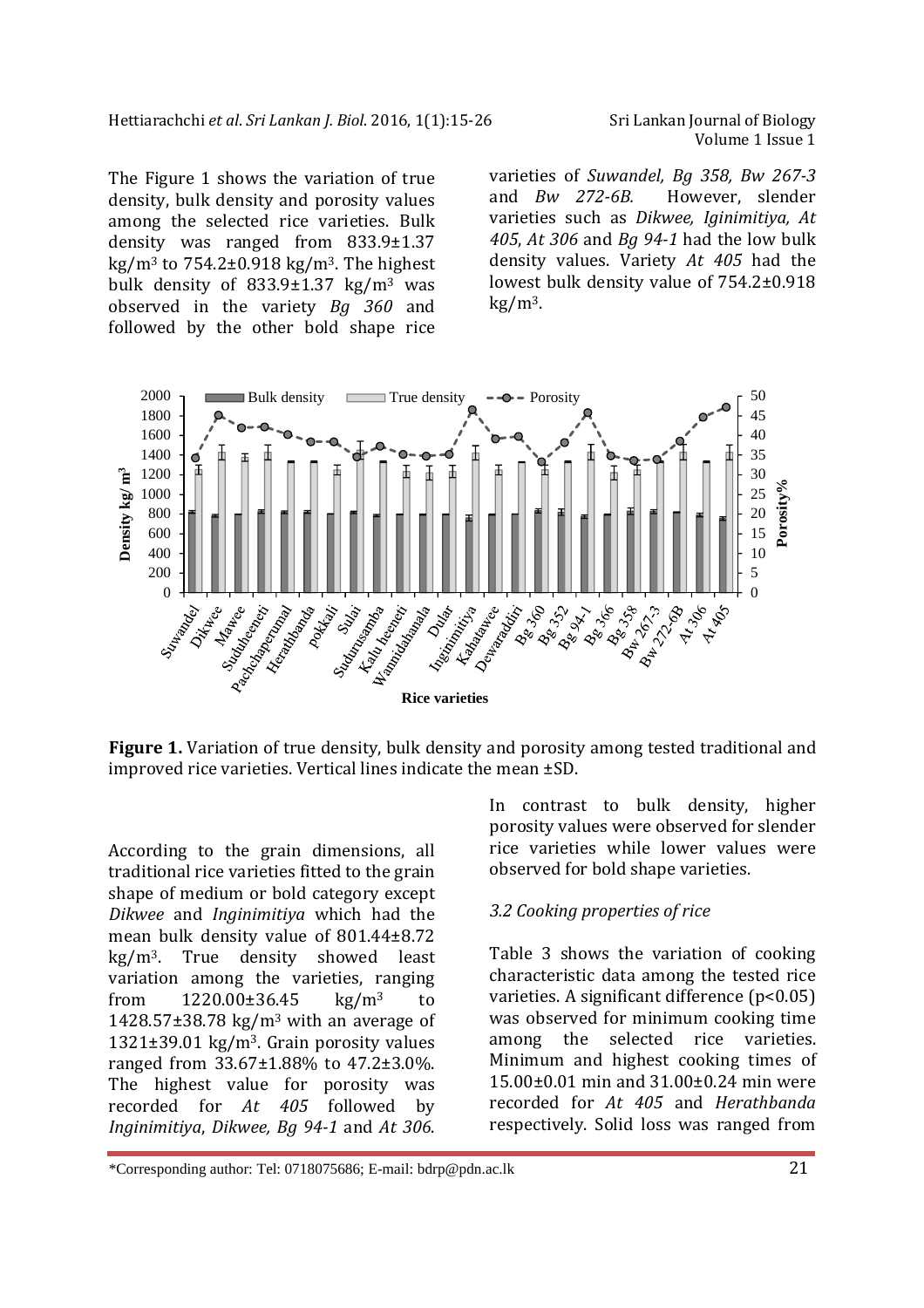Volume 1 Issue 1

3.2±0.5% in *Devaraddiri* to 7.7±0.2% in *At 306* showed significant differences (p<0.05) among the tested varieties (Figure 2).



**Figure 2.** Variation of solid loss in cooking water with L:W ratio among selected rice varieties in Sri Lanka. Vertical lines indicate the mean ±SD.

Water uptake ratio also showed significance differences (p<0.05) among the selected rice varieties (Table 3). Lowest water uptake ratio of 2.13±0.01 was reported for *Dular* while highest water uptake of 3.40±0.17 was reported for *Bg 352*. The values for grain elongation during cooking ranged from 14.96±0.22 mm to 64.09±2.42 mm recorded for *Kahatawee* and *Bg 352*  respectively.

#### **4. Discussion**

## *4.1 Physical properties of rice*

Physical appearance of the rice kernels varies according to its size and shape which is highly important for rice

marketability. It is important to classify the grains based on their shape to determine the extent of off-size in market grades (Varnamkhasti *et al*., 2008) which is also important for milling. The size and shape of rice grain is determined by L, W and L:W ratio. Long, medium and short grain size classes depend on the kernel L of 6.61-7.50 mm, 5.51-6.60 mm and ≤5.50 mm, respectively (Cruz and Khush, 2000). Nevertheless, slender, medium and bold grain shape classes are subjected to the L:W ratios of  $>3$ , 2.1-3 and  $\leq 2$ respectively. Grain physical dimensions results of this study are in compatible with Samal *et al.* (2014) who reported that grain length and width of the traditional aromatic rice varieties is in the range of 4.90-12.41 mm and 1.80-3.50 mm respectively. Sphericity values of

<sup>\*</sup>Corresponding author: Tel: 0718075686; E-mail: bdrp@pdn.ac.lk 22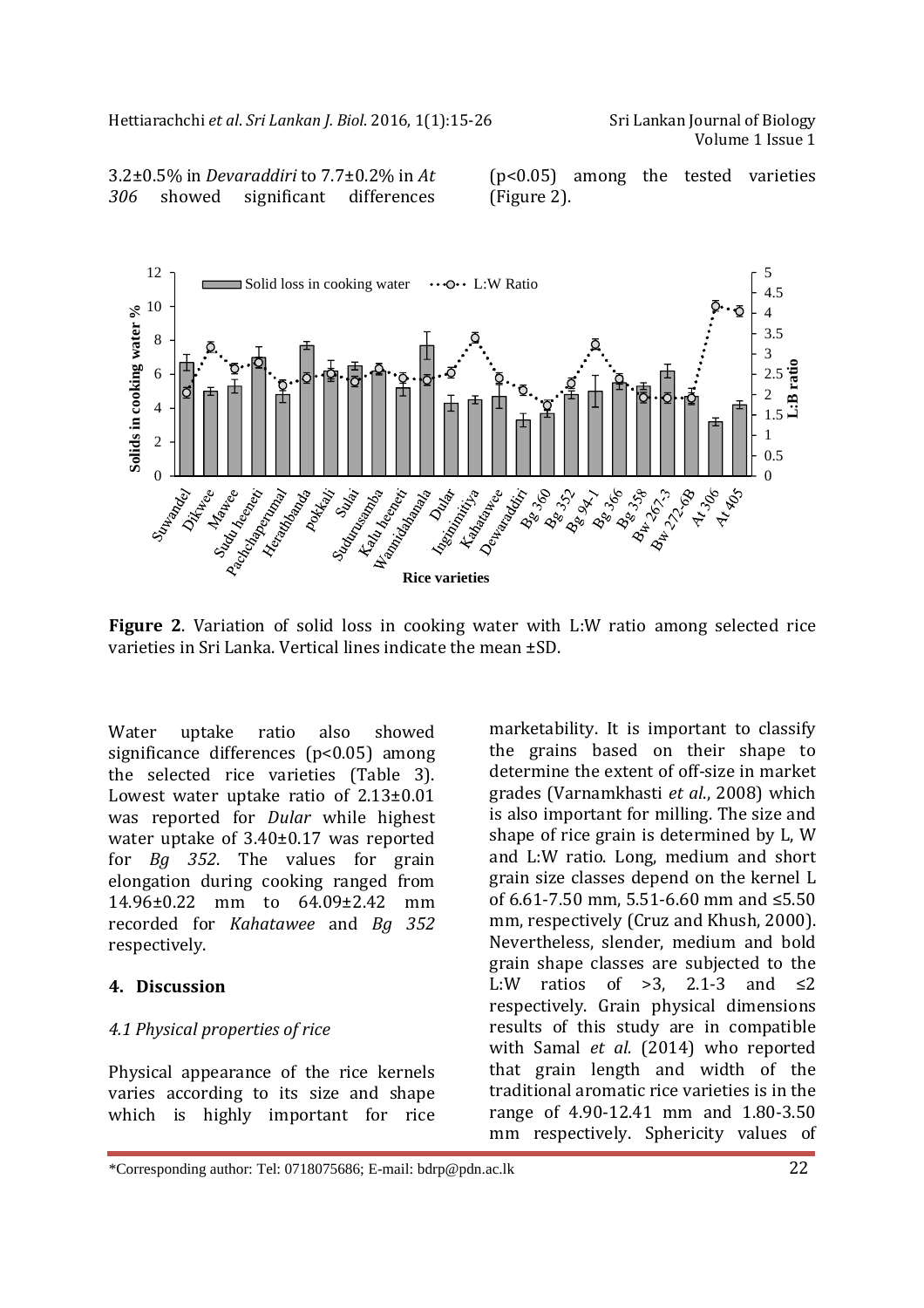traditional and hybrid rice reported in this study was within the range of 33- 64%. These values are in accordance with

the previous data within the range of 32%-100% reported by Mohsenin (1986).

**Table 3.** Mean (±SD) of minimum cooking time, water uptake ratio, solids in cooking water and grain elongation ratio of some selected rice varieties of Sri Lanka

| Rice variety                 | Minimum cooking time (min.)   | Grain elongation (%)            | Water uptake ratio             |  |
|------------------------------|-------------------------------|---------------------------------|--------------------------------|--|
|                              |                               |                                 |                                |  |
| <b>Traditional varieties</b> |                               |                                 |                                |  |
| Suwandel                     | $21.33 \pm 0.48 ^{\rm FG*}$   | $51.18 \pm 1.13$ <sup>CD</sup>  | $2.44 \pm 0.01$ <sup>FG</sup>  |  |
| <b>Dikwee</b>                | $24.33 \pm 0.24^D$            | $46.89 \pm 0.63^D$              | $3.17 \pm 0.33$ <sup>BDA</sup> |  |
| Mawee                        | $21.00 \pm 0.02^D$            | $24.12 \pm 0.27$ <sup>HG</sup>  | $2.97\pm0.04^\mathrm{DE}$      |  |
| Suduheeneti                  | $26.67 \pm 0.24^D$            | $20.37 \pm 0.76$ <sup>HG</sup>  | $3.20\pm0.02^{\mathrm{BCA}}$   |  |
| Pachchaperumal               | $26.33 \pm 0.24^{\rm B}$      | 63.01 $\pm$ 0.19 <sup>A</sup>   | $2.75 \pm 0.02$ <sup>FG</sup>  |  |
| Herathbanda                  | $31.00 \pm 0.24$ <sup>A</sup> | $50.4 \pm 2.25^{\rm CD}$        | $3.21 \pm 0.03$ <sup>HG</sup>  |  |
| pokkali                      | $21.33 \pm 0.01$ <sup>C</sup> | $41.44 \pm 0.41^E$              | $3.20 \pm 0.11^{BA}$           |  |
| Sulai                        | $30.00 \pm 0.01^{\rm B}$      | $25.91 \pm 0.96$ <sup>G</sup>   | $2.74 \pm 0.02$ <sup>FG</sup>  |  |
| Sudurusamba                  | $20.00 \pm 0.1$ <sup>H</sup>  | $63.35 \pm 0.78$ <sup>A</sup>   | $2.45 \pm 0.02$ <sup>FG</sup>  |  |
| Kaluheeneti                  | $20.00 \pm 0.1$ <sup>H</sup>  | 51.39 $\pm$ 3.84 <sup>CD</sup>  | $2.77 \pm 0.05^{\text{H}}$     |  |
| Wannidahanala                | $28.67 \pm 0.2^B$             | $46.76 \pm 0.78$ <sup>D</sup>   | $2.58 \pm 0.01$ <sup>HG</sup>  |  |
| Dular                        | $25.67 \pm 0.48$ <sup>C</sup> | $22.25 \pm 0.58$ <sup>HGI</sup> | $2.13 \pm 0.01$ <sup>I</sup>   |  |
| Inginimitiya                 | $20.00 \pm 0.48$ <sup>H</sup> | $19.43 \pm 0.65$ <sup>HJI</sup> | $2.82 \pm 0.06$ <sup>FE</sup>  |  |
| Kahatawee                    | $22.33 \pm 0.10^{EF}$         | $14.96 \pm 0.22$ <sup>J</sup>   | $2.56 \pm 0.12$ <sup>GH</sup>  |  |
| Dewaraddiri                  | $18.00 \pm 0.24$ <sup>I</sup> | $56.73 \pm 0.1^{\text{B}}$      | $2.54 \pm 0.03$ <sup>GH</sup>  |  |
| Hybrid varieties             |                               |                                 |                                |  |
| Bg 360                       | $18.00 \pm 0.01^{\text{I}}$   | $22.93 \pm 2.39$ <sup>HGI</sup> | $2.46 \pm 0.05$ <sup>GH</sup>  |  |
| Bg 352                       | $19.00 \pm 0.01^{\text{B}}$   | $64.09 \pm 2.42^{\text{A}}$     | $3.40 \pm 0.17^{\rm A}$        |  |
| Bg 94-1                      | $30.33 \pm 0.12^{\text{A}}$   | $54.97 \pm 1.15^{\rm CB}$       | $3.09 \pm 0.02$ <sup>CB</sup>  |  |
| Bg 366                       | $22.00\pm0.60$ <sup>GH</sup>  | $62.95 \pm 2.48$ <sup>A</sup>   | $3.39{\pm}0.04^\mathrm{A}$     |  |
| Bg 358                       | $21.33 \pm 0.12^{DE}$         | $17.59 \pm 0.28$ <sup>JI</sup>  | $3.02 \pm 0.17^{BCA}$          |  |
| Bw 267-3                     | $28.50\pm0.48$ <sup>B</sup>   | $31.83 \pm 0.80$ <sup>F</sup>   | $3.18 \pm 0.17^{BCA}$          |  |
| Bw 272-6B                    | $20.00 \pm 0.01$ <sup>H</sup> | $46.76 \pm 3.08^D$              | $3.30 \pm 0.08^D$              |  |
| At 306                       | $18.00 \pm 0.41$ <sup>I</sup> | $24.75 \pm 0.08$ <sup>HG</sup>  | $2.25 \pm 0.04$ <sup>GH</sup>  |  |
| At 405                       | $15.00 \pm 0.01$ <sup>J</sup> | $16.07 \pm 1.61$ <sup>J</sup>   | $2.26 \pm 0.01$ <sup>J</sup>   |  |
|                              |                               |                                 |                                |  |

\*Mean $\pm$ SD followed by the same superscript letter are not significantly different (p>0.05) from each other in each columns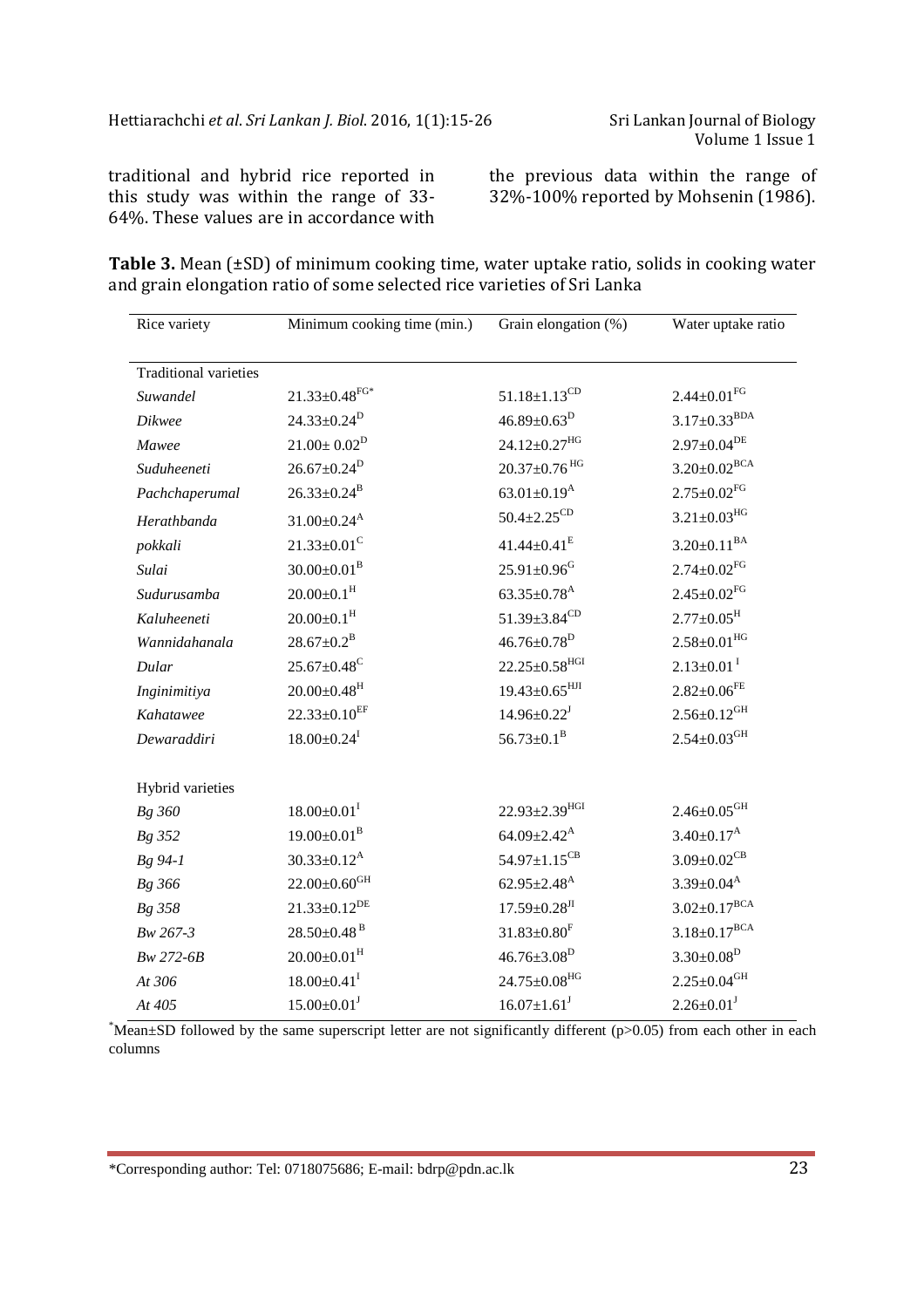The value reported for the bulk density in the present study was similar to the findings of Bhattacharya *et al*. (1972).

Bulk density was independent from the rice length, width and weight but inversely related to L:W ratio or with respect to the grain shape. Round grains showed the higher bulk density and slender grains showed the lowest, as described by Correa *et al*. (2007). The knowledge of bulk density is useful to design grain storage silos and hoppers for grain handling during processing (Nalladulai *et al*., 2002).

## *4.2 Cooking properties of rice*

Minimum cooking time values reported in this study was within the previously reported rang of 13-25 min (Oko *et al*., 2012). The variation in the cooking time among different varieties could be related to the gelatinization temperature of rice. It has been found that gelatinization temperature is directly proportional to the cooking time of rice (Bhattacharya and Snowbhagya, 1971). However, *At 405, At 306, Bg 352, Mawee,* and *Pokkali* that fall into high gelatinized temperature class (Abesekara *et al.,* 2008*;* Rebeira *et al.,* 2014) showed low cooking time. Traditional rice variety *Sulai* was categorized as low gelatinization temperature class with higher cooking time. Most of the other varieties were categorized as an intermediate gelatinization temperature class and had the comparatively high cooking time (Abesekara *et al.,* 2008*).*

Solids loss of rice during cooking is considered as a parameter of cooking quality attribute (Julliano, 1971). Low solid loss contents in the gruel can be attributed to the slender rice varieties

having comparatively smaller surface area. These observations were comparable to those reported by Hirannaiah *et al.* (2001). Rice varieties with higher amylose content are prone to leaching out solids into the cooking water as starch granules during cooking (Juliano, 1971). According to Rebeira *et al.* (2014), *Herathbanda, Wannidahanala*, *Suduheeneti, Pokkali*, *Sulai* and *Bw 267-3*  are categorized as high amylose rice and are shown to have higher solid loss into the cooking water. Frei and Becker (2003) reported that rice with high amylose content tends to absorb more water during cooking. According to the results high amylose rice varieties such as *Bg 352, Bg 358, Herathbanda, Pokkali, Dikwee,* and *Kaluheeneti* showed higher water uptake while *At 405, At 306, sudurusamba* and *Bg 360* which was categorized as low amylose group (Abesekara *et al.,* 2008) showed low water up take ratio. The extent of water absorbed by rice during cooking is considered as an economic quality as it gives some estimate of volume increase during cooking.

Elongation of rice grains during cooking is dependent basically on rice variety and degree of milling (Mohapatra and Bal, 2006). Expansion of size in length-wise without increase in width during cooking is considered as a highly desirable quality characteristic rice grain. Water uptake is directly related to taste and consistency of rice and thus high water uptake indicates good quality (Shittu *et al*., 2012, Verma *et al*., 2013). The rice varieties which absorbed high quantity of water during cooking are soft varieties and these varieties which absorb low amount of water during cooking considered as hard rice varieties.

<sup>\*</sup>Corresponding author: Tel: 0718075686; E-mail: bdrp@pdn.ac.lk 24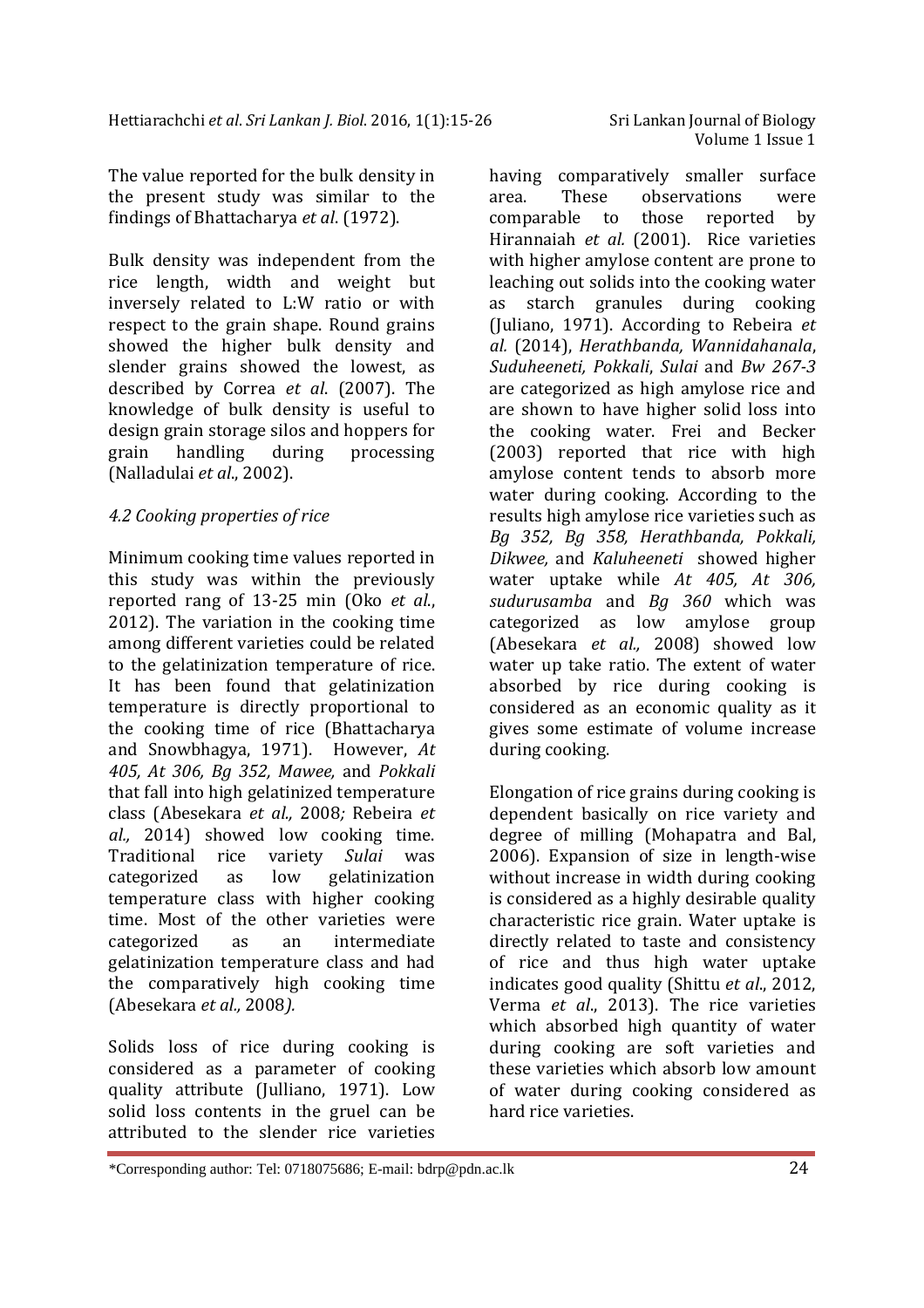## **5. Conclusion**

This investigation has showed that the physical properties and cooking related characteristics of the different varieties of Sri Lankan rice vary significantly according to the size classes. The wide variation of bulk density, porosity, water uptake ratio and grain elongation were recorded for rice varying from short to long varieties. Regardless of traditional or hybrid improved slender grain rice varieties showed desirable cooking characteristics and better physical properties for milling.

#### **Acknowledgement**

Financial assistance provided by the National Research Council through grant NRC-11-86 is highly acknowledged. Bathalagoda Rice Research Institute is gratefully acknowledged for providing rice samples and technical support respectively.

#### **References**

 Abesekara, W.K.S.M., Somasiri, H.P.P.S., Premakumara, G.A.S., Benthota, A.P., Rajapakse, D., Ediriweera, N. (2008). Cooking and eating quality traits of some Sri Lankan traditional rice varieties across Yala and Maha seasons: *Tropical Agriculture Research* **20,** 168-176.

Batcher,O.M., Helmintoller, K. F., Dawson, E.H. (1956). Development and application of method for evaluating cooking and eating quality of rice. *Rice Journal* **59:4-8**, 32.

Bhattacharya, K.R. and Sowbhagya, C.M., Swamy, Y. M.I. (1972). Some physical properties of paddy and rice and their interrelations*. Science of Food and Agriculture,* **23**, 171-186.

Bhattacharya, K.R., Sowbhagya, C.M. (1971). An improved alkali reaction test for rice quality. *International Journal Food Science and* Technology **7**, 323-33.

Correa, P. C., Silva, F. S., Jaren, C., Junior, P. C. A., Arana, I. (2007). Physical and mechanical properties in rice processing. *Journal of Food Engineering* **79**, 137-142.

Cruz, D.N., Khush, G.S. (2000). Rice grain quality evaluation procedures. In: R.K. Singh and U.S. Singh and G.S. Khush (eds.), *Aromatic Rice*. pp. 15- 28, Oxford and IBH Publishing Co. Pvt. Ltd., New Delhi and Calcutta.

Frei, M., Becker, K., (2003). Studies on the in-vitro starch digestibility and glycemic index of six different indigenous rice cultivars from the Philippines. *Journal of Food Chemistry* **83**, 395- 400.

Hafeel, R.F., Prasantha, B.D.R., Dissanayke, D.M.N., Edirisinghe, E.M.R.D. (2011). Hermetic storage method, a promising alternative for rice storage. *Annals of the Sri Lanka Department of Agriculture* **13**, 59-70.

Hirannaiah, B. V., Bhashyam, M. K., Ali, S. Z. (2001). An improved cooking quality test for Basmati rice. *Journal of Food Science and Technology* **38,** 116- 119.

Irtawange, S.V., (2000). *The effect of accession on some physical and engineering properties of African yam bea*n. Unpublished Ph.D. Thesis, Department of Agricultural Engineering, University of Ibadan, Nigeria.

Jianrong, L., Chunhi, S., Mingguo ,W., Jianguo, W. (2005). Analysis of genetic effect for cooking quality traits of japonica rice across environments. *Plant Science* **168**, 1501-1506.

Jones, M. P. (1995). *The rice plant and its environment*. WARDA Training Guide, **2**, 27 –30 p.

Juliano, B.O. (1971). A simplified assay for milled rice amylose. *Cereal Science Today* **16**, 334-338.

Kennedy. G., Burlingame, B. (2003). Analysis of food composition data on rice from a plant genetic resources perspective. *Food Chemistry* **80**, 589- 596.

Little, R.R., Hilder, G.B., Dawson, E.H., Elsie, H. (1958). Differential effect of dilute alkali on 25 varieties of milled white rice. *Cereal Chemistry* **35**, 111-121.

<sup>\*</sup>Corresponding author: Tel: 0718075686; E-mail: bdrp@pdn.ac.lk 25